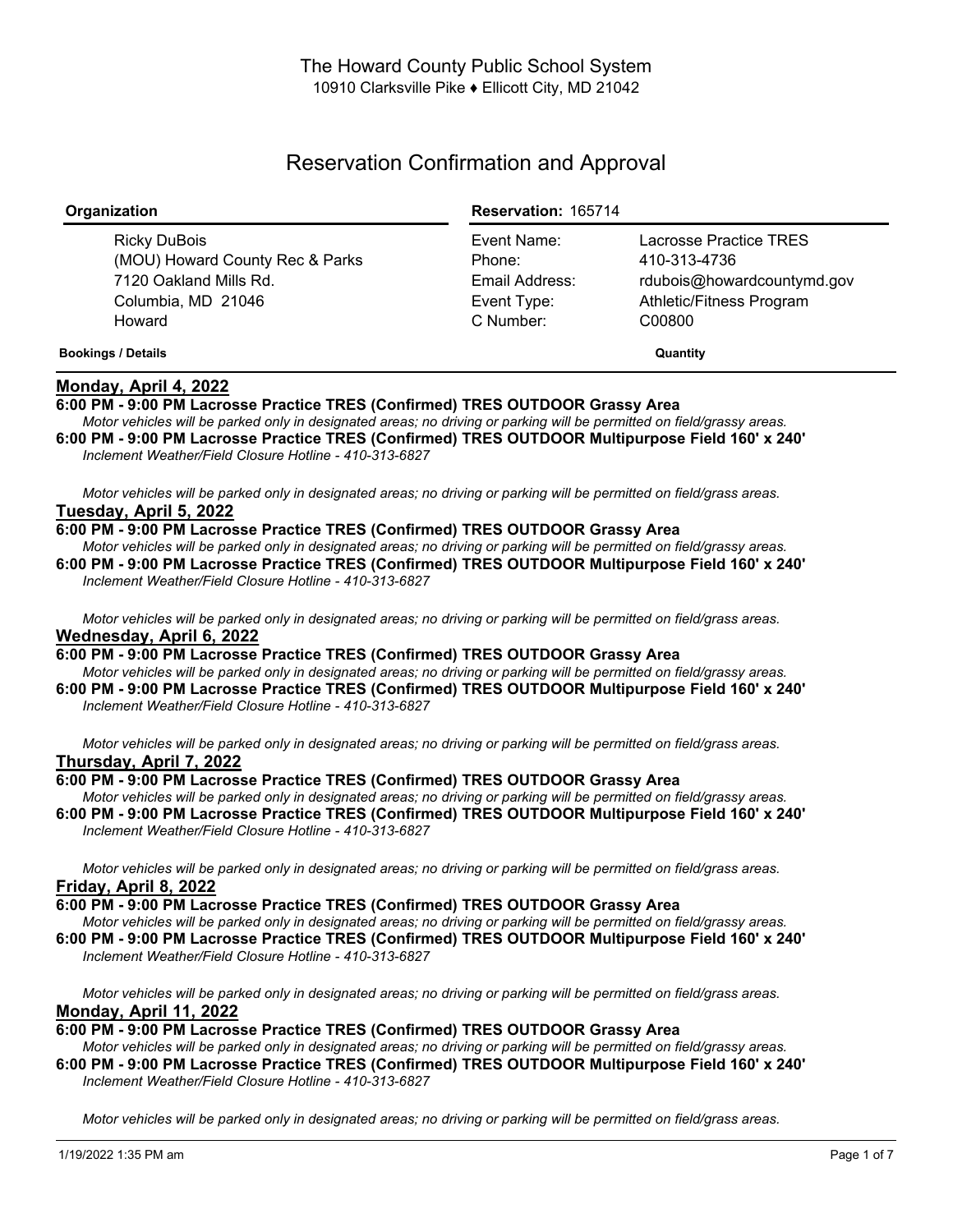## **Tuesday, April 12, 2022**

## **6:00 PM - 9:00 PM Lacrosse Practice TRES (Confirmed) TRES OUTDOOR Grassy Area**

Motor vehicles will be parked only in designated areas; no driving or parking will be permitted on field/grassy areas. **6:00 PM - 9:00 PM Lacrosse Practice TRES (Confirmed) TRES OUTDOOR Multipurpose Field 160' x 240'** *Inclement Weather/Field Closure Hotline - 410-313-6827*

<u> 1989 - Andrea Andrew Maria (h. 1989).</u>

Motor vehicles will be parked only in designated areas; no driving or parking will be permitted on field/grass areas. **Wednesday, April 13, 2022**

**6:00 PM - 9:00 PM Lacrosse Practice TRES (Confirmed) TRES OUTDOOR Grassy Area** Motor vehicles will be parked only in designated areas; no driving or parking will be permitted on field/grassy areas. **6:00 PM - 9:00 PM Lacrosse Practice TRES (Confirmed) TRES OUTDOOR Multipurpose Field 160' x 240'**

*Inclement Weather/Field Closure Hotline - 410-313-6827*

Motor vehicles will be parked only in designated areas; no driving or parking will be permitted on field/grass areas. **Thursday, April 14, 2022**

**6:00 PM - 9:00 PM Lacrosse Practice TRES (Confirmed) TRES OUTDOOR Grassy Area** Motor vehicles will be parked only in designated areas; no driving or parking will be permitted on field/grassy areas. **6:00 PM - 9:00 PM Lacrosse Practice TRES (Confirmed) TRES OUTDOOR Multipurpose Field 160' x 240'**

*Inclement Weather/Field Closure Hotline - 410-313-6827*

Motor vehicles will be parked only in designated areas; no driving or parking will be permitted on field/grass areas. **Tuesday, April 19, 2022**

**6:00 PM - 9:00 PM Lacrosse Practice TRES (Confirmed) TRES OUTDOOR Grassy Area**

Motor vehicles will be parked only in designated areas: no driving or parking will be permitted on field/grassy areas. **6:00 PM - 9:00 PM Lacrosse Practice TRES (Confirmed) TRES OUTDOOR Multipurpose Field 160' x 240'** *Inclement Weather/Field Closure Hotline - 410-313-6827*

Motor vehicles will be parked only in designated areas; no driving or parking will be permitted on field/grass areas. **Wednesday, April 20, 2022**

**6:00 PM - 9:00 PM Lacrosse Practice TRES (Confirmed) TRES OUTDOOR Grassy Area** Motor vehicles will be parked only in designated areas; no driving or parking will be permitted on field/grassy areas. **6:00 PM - 9:00 PM Lacrosse Practice TRES (Confirmed) TRES OUTDOOR Multipurpose Field 160' x 240'**

*Inclement Weather/Field Closure Hotline - 410-313-6827*

Motor vehicles will be parked only in designated areas; no driving or parking will be permitted on field/grass areas. **Thursday, April 21, 2022**

## **6:00 PM - 9:00 PM Lacrosse Practice TRES (Confirmed) TRES OUTDOOR Grassy Area**

Motor vehicles will be parked only in designated areas; no driving or parking will be permitted on field/grassy areas. **6:00 PM - 9:00 PM Lacrosse Practice TRES (Confirmed) TRES OUTDOOR Multipurpose Field 160' x 240'** *Inclement Weather/Field Closure Hotline - 410-313-6827*

Motor vehicles will be parked only in designated areas; no driving or parking will be permitted on field/grass areas. **Friday, April 22, 2022**

**6:00 PM - 9:00 PM Lacrosse Practice TRES (Confirmed) TRES OUTDOOR Grassy Area**

Motor vehicles will be parked only in designated areas; no driving or parking will be permitted on field/grassy areas. **6:00 PM - 9:00 PM Lacrosse Practice TRES (Confirmed) TRES OUTDOOR Multipurpose Field 160' x 240'** *Inclement Weather/Field Closure Hotline - 410-313-6827*

Motor vehicles will be parked only in designated areas; no driving or parking will be permitted on field/grass areas. **Monday, April 25, 2022**

## **6:00 PM - 9:00 PM Lacrosse Practice TRES (Confirmed) TRES OUTDOOR Grassy Area**

Motor vehicles will be parked only in designated areas; no driving or parking will be permitted on field/grassy areas. **6:00 PM - 9:00 PM Lacrosse Practice TRES (Confirmed) TRES OUTDOOR Multipurpose Field 160' x 240'** *Inclement Weather/Field Closure Hotline - 410-313-6827*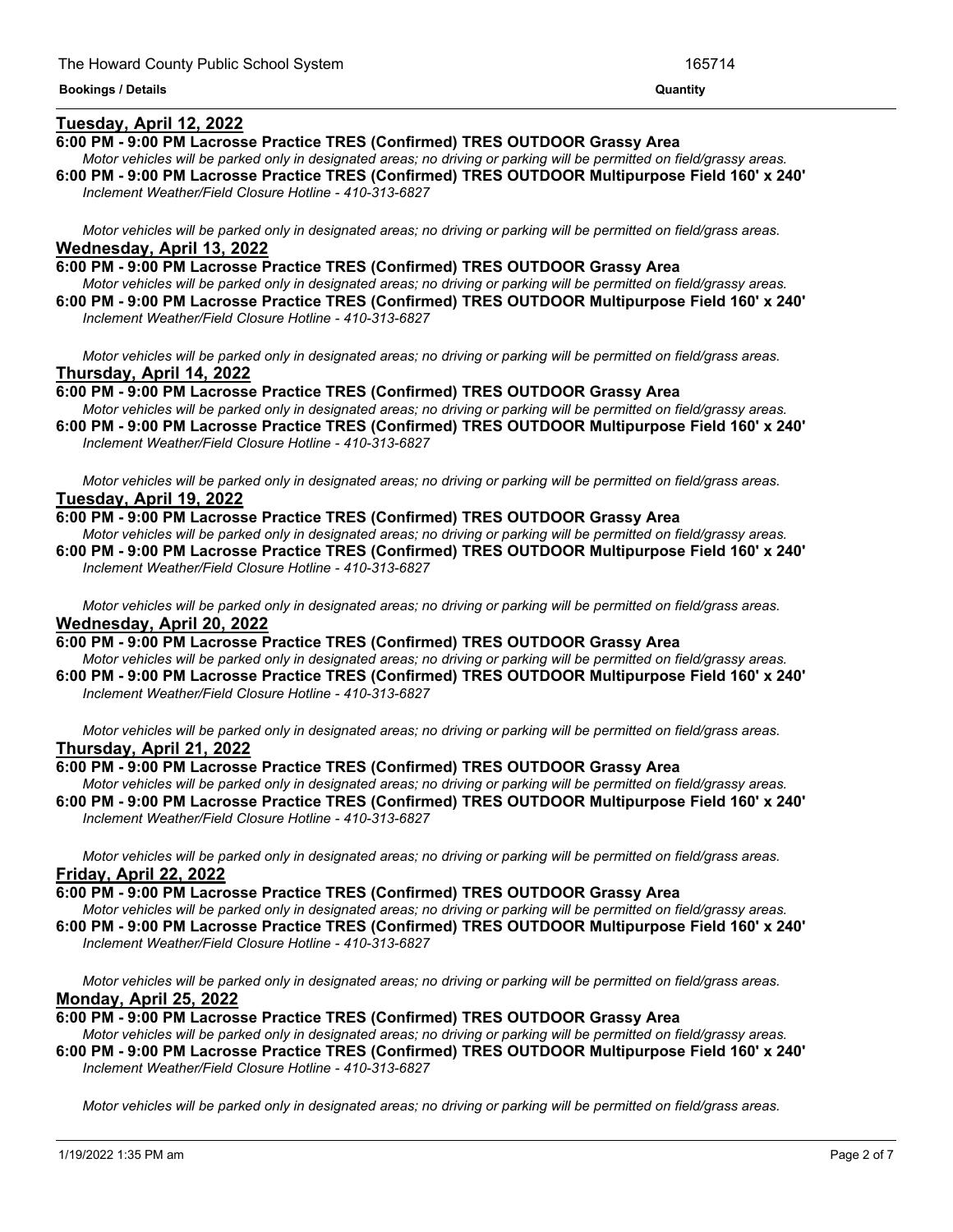## **Tuesday, April 26, 2022**

#### **6:00 PM - 9:00 PM Lacrosse Practice TRES (Confirmed) TRES OUTDOOR Grassy Area**

Motor vehicles will be parked only in designated areas; no driving or parking will be permitted on field/grassy areas. **6:00 PM - 9:00 PM Lacrosse Practice TRES (Confirmed) TRES OUTDOOR Multipurpose Field 160' x 240'**

<u> 1999 - Jan James James James James James James James James James James James James James James James James J</u>

*Inclement Weather/Field Closure Hotline - 410-313-6827*

Motor vehicles will be parked only in designated areas; no driving or parking will be permitted on field/grass areas. **Wednesday, April 27, 2022**

**6:00 PM - 9:00 PM Lacrosse Practice TRES (Confirmed) TRES OUTDOOR Grassy Area** Motor vehicles will be parked only in designated areas; no driving or parking will be permitted on field/grassy areas. **6:00 PM - 9:00 PM Lacrosse Practice TRES (Confirmed) TRES OUTDOOR Multipurpose Field 160' x 240'** *Inclement Weather/Field Closure Hotline - 410-313-6827*

Motor vehicles will be parked only in designated areas; no driving or parking will be permitted on field/grass areas. **Thursday, April 28, 2022**

**6:00 PM - 9:00 PM Lacrosse Practice TRES (Confirmed) TRES OUTDOOR Grassy Area** Motor vehicles will be parked only in designated areas; no driving or parking will be permitted on field/grassy areas. **6:00 PM - 9:00 PM Lacrosse Practice TRES (Confirmed) TRES OUTDOOR Multipurpose Field 160' x 240'**

*Inclement Weather/Field Closure Hotline - 410-313-6827*

Motor vehicles will be parked only in designated areas; no driving or parking will be permitted on field/grass areas. **Friday, April 29, 2022**

**6:00 PM - 9:00 PM Lacrosse Practice TRES (Confirmed) TRES OUTDOOR Grassy Area**

Motor vehicles will be parked only in designated areas; no driving or parking will be permitted on field/grassy areas. **6:00 PM - 9:00 PM Lacrosse Practice TRES (Confirmed) TRES OUTDOOR Multipurpose Field 160' x 240'** *Inclement Weather/Field Closure Hotline - 410-313-6827*

Motor vehicles will be parked only in designated areas; no driving or parking will be permitted on field/grass areas. **Monday, May 2, 2022**

**6:00 PM - 9:00 PM Lacrosse Practice TRES (Confirmed) TRES OUTDOOR Grassy Area** Motor vehicles will be parked only in designated areas; no driving or parking will be permitted on field/grassy areas.

**6:00 PM - 9:00 PM Lacrosse Practice TRES (Confirmed) TRES OUTDOOR Multipurpose Field 160' x 240'** *Inclement Weather/Field Closure Hotline - 410-313-6827*

Motor vehicles will be parked only in designated areas; no driving or parking will be permitted on field/grass areas. **Tuesday, May 3, 2022**

## **6:00 PM - 9:00 PM Lacrosse Practice TRES (Confirmed) TRES OUTDOOR Grassy Area**

Motor vehicles will be parked only in designated areas; no driving or parking will be permitted on field/grassy areas. **6:00 PM - 9:00 PM Lacrosse Practice TRES (Confirmed) TRES OUTDOOR Multipurpose Field 160' x 240'** *Inclement Weather/Field Closure Hotline - 410-313-6827*

Motor vehicles will be parked only in designated areas; no driving or parking will be permitted on field/grass areas. **Wednesday, May 4, 2022**

**6:00 PM - 9:00 PM Lacrosse Practice TRES (Confirmed) TRES OUTDOOR Grassy Area**

Motor vehicles will be parked only in designated areas; no driving or parking will be permitted on field/grassy areas. **6:00 PM - 9:00 PM Lacrosse Practice TRES (Confirmed) TRES OUTDOOR Multipurpose Field 160' x 240'** *Inclement Weather/Field Closure Hotline - 410-313-6827*

Motor vehicles will be parked only in designated areas; no driving or parking will be permitted on field/grass areas. **Thursday, May 5, 2022**

**6:00 PM - 9:00 PM Lacrosse Practice TRES (Confirmed) TRES OUTDOOR Grassy Area**

Motor vehicles will be parked only in designated areas; no driving or parking will be permitted on field/grassy areas. **6:00 PM - 9:00 PM Lacrosse Practice TRES (Confirmed) TRES OUTDOOR Multipurpose Field 160' x 240'** *Inclement Weather/Field Closure Hotline - 410-313-6827*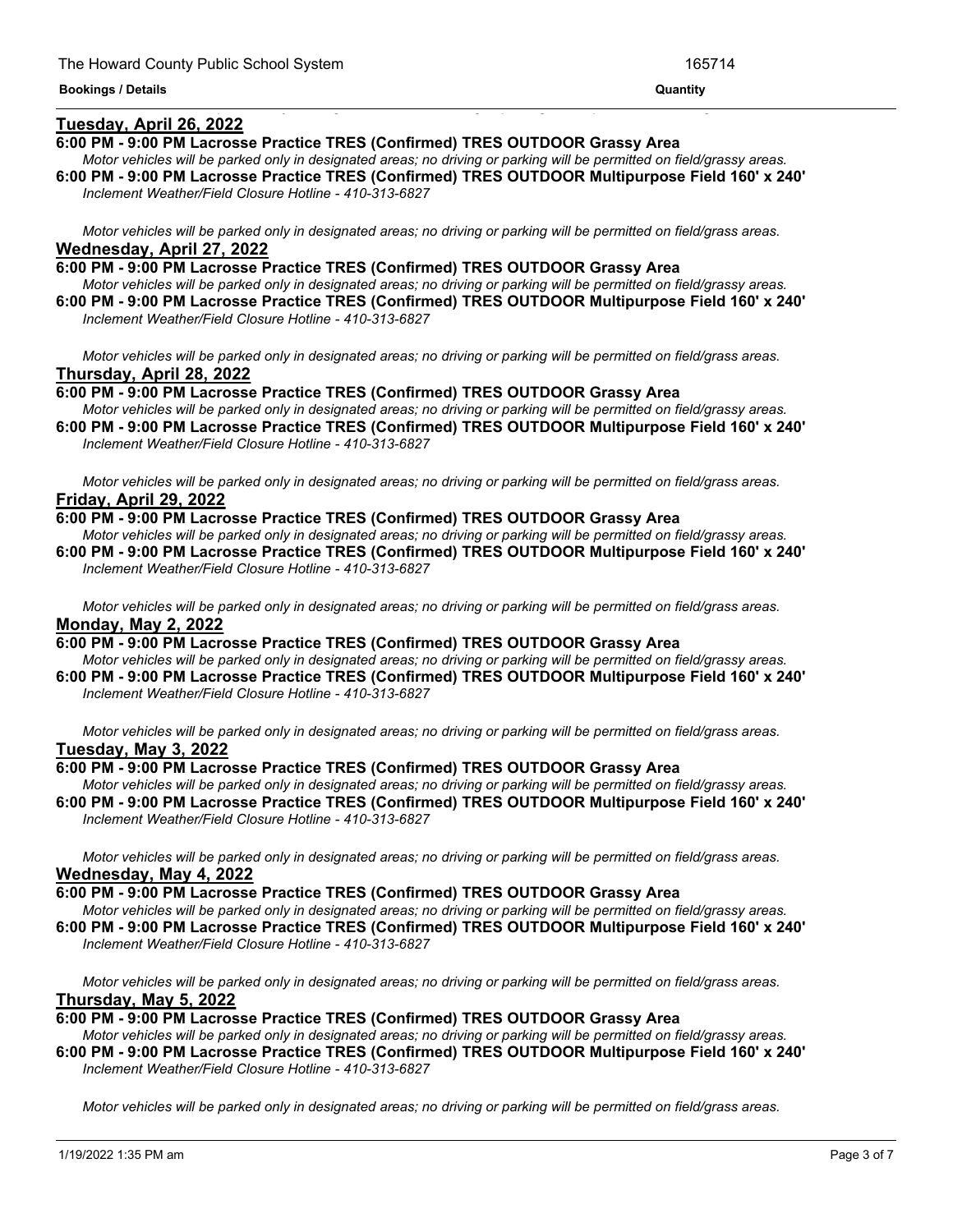### **Friday, May 6, 2022**

#### **6:00 PM - 9:00 PM Lacrosse Practice TRES (Confirmed) TRES OUTDOOR Grassy Area**

Motor vehicles will be parked only in designated areas; no driving or parking will be permitted on field/grassy areas. **6:00 PM - 9:00 PM Lacrosse Practice TRES (Confirmed) TRES OUTDOOR Multipurpose Field 160' x 240'**

<u> 1989 - Andrea Andrew Maria (h. 1989).</u>

*Inclement Weather/Field Closure Hotline - 410-313-6827*

Motor vehicles will be parked only in designated areas; no driving or parking will be permitted on field/grass areas. **Monday, May 9, 2022**

**6:00 PM - 9:00 PM Lacrosse Practice TRES (Confirmed) TRES OUTDOOR Grassy Area** Motor vehicles will be parked only in designated areas; no driving or parking will be permitted on field/grassy areas.

**6:00 PM - 9:00 PM Lacrosse Practice TRES (Confirmed) TRES OUTDOOR Multipurpose Field 160' x 240'** *Inclement Weather/Field Closure Hotline - 410-313-6827*

Motor vehicles will be parked only in designated areas; no driving or parking will be permitted on field/grass areas. **Tuesday, May 10, 2022**

**6:00 PM - 9:00 PM Lacrosse Practice TRES (Confirmed) TRES OUTDOOR Grassy Area** Motor vehicles will be parked only in designated areas; no driving or parking will be permitted on field/grassy areas. **6:00 PM - 9:00 PM Lacrosse Practice TRES (Confirmed) TRES OUTDOOR Multipurpose Field 160' x 240'**

*Inclement Weather/Field Closure Hotline - 410-313-6827*

Motor vehicles will be parked only in designated areas; no driving or parking will be permitted on field/grass areas. **Wednesday, May 11, 2022**

**6:00 PM - 9:00 PM Lacrosse Practice TRES (Confirmed) TRES OUTDOOR Grassy Area**

Motor vehicles will be parked only in designated areas; no driving or parking will be permitted on field/grassy areas. **6:00 PM - 9:00 PM Lacrosse Practice TRES (Confirmed) TRES OUTDOOR Multipurpose Field 160' x 240'** *Inclement Weather/Field Closure Hotline - 410-313-6827*

Motor vehicles will be parked only in designated areas; no driving or parking will be permitted on field/grass areas. **Thursday, May 12, 2022**

**6:00 PM - 9:00 PM Lacrosse Practice TRES (Confirmed) TRES OUTDOOR Grassy Area**

Motor vehicles will be parked only in designated areas; no driving or parking will be permitted on field/grassy areas. **6:00 PM - 9:00 PM Lacrosse Practice TRES (Confirmed) TRES OUTDOOR Multipurpose Field 160' x 240'** *Inclement Weather/Field Closure Hotline - 410-313-6827*

Motor vehicles will be parked only in designated areas; no driving or parking will be permitted on field/grass areas. **Monday, May 16, 2022**

## **6:00 PM - 9:00 PM Lacrosse Practice TRES (Confirmed) TRES OUTDOOR Grassy Area**

Motor vehicles will be parked only in designated areas; no driving or parking will be permitted on field/grassy areas. **6:00 PM - 9:00 PM Lacrosse Practice TRES (Confirmed) TRES OUTDOOR Multipurpose Field 160' x 240'** *Inclement Weather/Field Closure Hotline - 410-313-6827*

Motor vehicles will be parked only in designated areas; no driving or parking will be permitted on field/grass areas. **Tuesday, May 17, 2022**

**6:00 PM - 9:00 PM Lacrosse Practice TRES (Confirmed) TRES OUTDOOR Grassy Area**

Motor vehicles will be parked only in designated areas; no driving or parking will be permitted on field/grassy areas. **6:00 PM - 9:00 PM Lacrosse Practice TRES (Confirmed) TRES OUTDOOR Multipurpose Field 160' x 240'** *Inclement Weather/Field Closure Hotline - 410-313-6827*

Motor vehicles will be parked only in designated areas; no driving or parking will be permitted on field/grass areas. **Wednesday, May 18, 2022**

**6:00 PM - 9:00 PM Lacrosse Practice TRES (Confirmed) TRES OUTDOOR Grassy Area**

Motor vehicles will be parked only in designated areas; no driving or parking will be permitted on field/grassy areas. **6:00 PM - 9:00 PM Lacrosse Practice TRES (Confirmed) TRES OUTDOOR Multipurpose Field 160' x 240'** *Inclement Weather/Field Closure Hotline - 410-313-6827*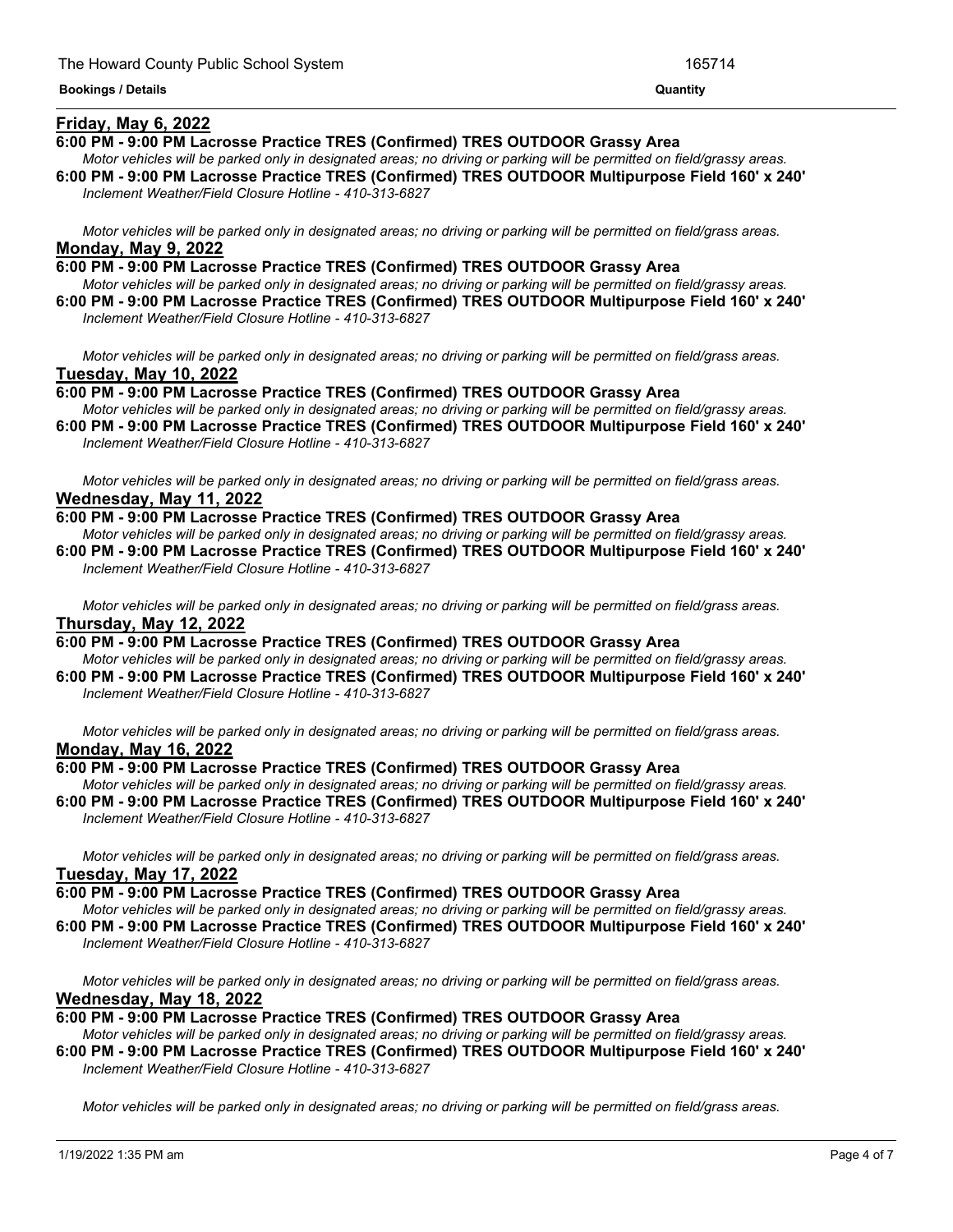### **Thursday, May 19, 2022**

#### **6:00 PM - 9:00 PM Lacrosse Practice TRES (Confirmed) TRES OUTDOOR Grassy Area**

- Motor vehicles will be parked only in designated areas; no driving or parking will be permitted on field/grassy areas. **6:00 PM - 9:00 PM Lacrosse Practice TRES (Confirmed) TRES OUTDOOR Multipurpose Field 160' x 240'**
- *Inclement Weather/Field Closure Hotline - 410-313-6827*

Motor vehicles will be parked only in designated areas; no driving or parking will be permitted on field/grass areas. **Friday, May 20, 2022**

**6:00 PM - 9:00 PM Lacrosse Practice TRES (Confirmed) TRES OUTDOOR Grassy Area** Motor vehicles will be parked only in designated areas; no driving or parking will be permitted on field/grassy areas.

**6:00 PM - 9:00 PM Lacrosse Practice TRES (Confirmed) TRES OUTDOOR Multipurpose Field 160' x 240'** *Inclement Weather/Field Closure Hotline - 410-313-6827*

Motor vehicles will be parked only in designated areas; no driving or parking will be permitted on field/grass areas. **Monday, May 23, 2022**

**6:00 PM - 9:00 PM Lacrosse Practice TRES (Confirmed) TRES OUTDOOR Grassy Area** Motor vehicles will be parked only in designated areas; no driving or parking will be permitted on field/grassy areas. **6:00 PM - 9:00 PM Lacrosse Practice TRES (Confirmed) TRES OUTDOOR Multipurpose Field 160' x 240'**

*Inclement Weather/Field Closure Hotline - 410-313-6827*

Motor vehicles will be parked only in designated areas; no driving or parking will be permitted on field/grass areas. **Wednesday, May 25, 2022**

**6:00 PM - 9:00 PM Lacrosse Practice TRES (Confirmed) TRES OUTDOOR Grassy Area**

Motor vehicles will be parked only in designated areas: no driving or parking will be permitted on field/grassy areas. **6:00 PM - 9:00 PM Lacrosse Practice TRES (Confirmed) TRES OUTDOOR Multipurpose Field 160' x 240'** *Inclement Weather/Field Closure Hotline - 410-313-6827*

Motor vehicles will be parked only in designated areas; no driving or parking will be permitted on field/grass areas. **Friday, May 27, 2022**

**6:00 PM - 9:00 PM Lacrosse Practice TRES (Confirmed) TRES OUTDOOR Grassy Area** Motor vehicles will be parked only in designated areas; no driving or parking will be permitted on field/grassy areas.

**6:00 PM - 9:00 PM Lacrosse Practice TRES (Confirmed) TRES OUTDOOR Multipurpose Field 160' x 240'** *Inclement Weather/Field Closure Hotline - 410-313-6827*

Motor vehicles will be parked only in designated areas; no driving or parking will be permitted on field/grass areas. **Tuesday, May 31, 2022**

## **6:00 PM - 9:00 PM Lacrosse Practice TRES (Confirmed) TRES OUTDOOR Grassy Area**

Motor vehicles will be parked only in designated areas; no driving or parking will be permitted on field/grassy areas. **6:00 PM - 9:00 PM Lacrosse Practice TRES (Confirmed) TRES OUTDOOR Multipurpose Field 160' x 240'** *Inclement Weather/Field Closure Hotline - 410-313-6827*

Motor vehicles will be parked only in designated areas; no driving or parking will be permitted on field/grass areas. **Thursday, June 2, 2022**

**6:00 PM - 9:00 PM Lacrosse Practice TRES (Confirmed) TRES OUTDOOR Grassy Area**

Motor vehicles will be parked only in designated areas; no driving or parking will be permitted on field/grassy areas. **6:00 PM - 9:00 PM Lacrosse Practice TRES (Confirmed) TRES OUTDOOR Multipurpose Field 160' x 240'**

*Inclement Weather/Field Closure Hotline - 410-313-6827*

Motor vehicles will be parked only in designated areas; no driving or parking will be permitted on field/grass areas. **Friday, June 3, 2022**

**6:00 PM - 9:00 PM Lacrosse Practice TRES (Confirmed) TRES OUTDOOR Grassy Area**

Motor vehicles will be parked only in designated areas; no driving or parking will be permitted on field/grassy areas. **6:00 PM - 9:00 PM Lacrosse Practice TRES (Confirmed) TRES OUTDOOR Multipurpose Field 160' x 240'** *Inclement Weather/Field Closure Hotline - 410-313-6827*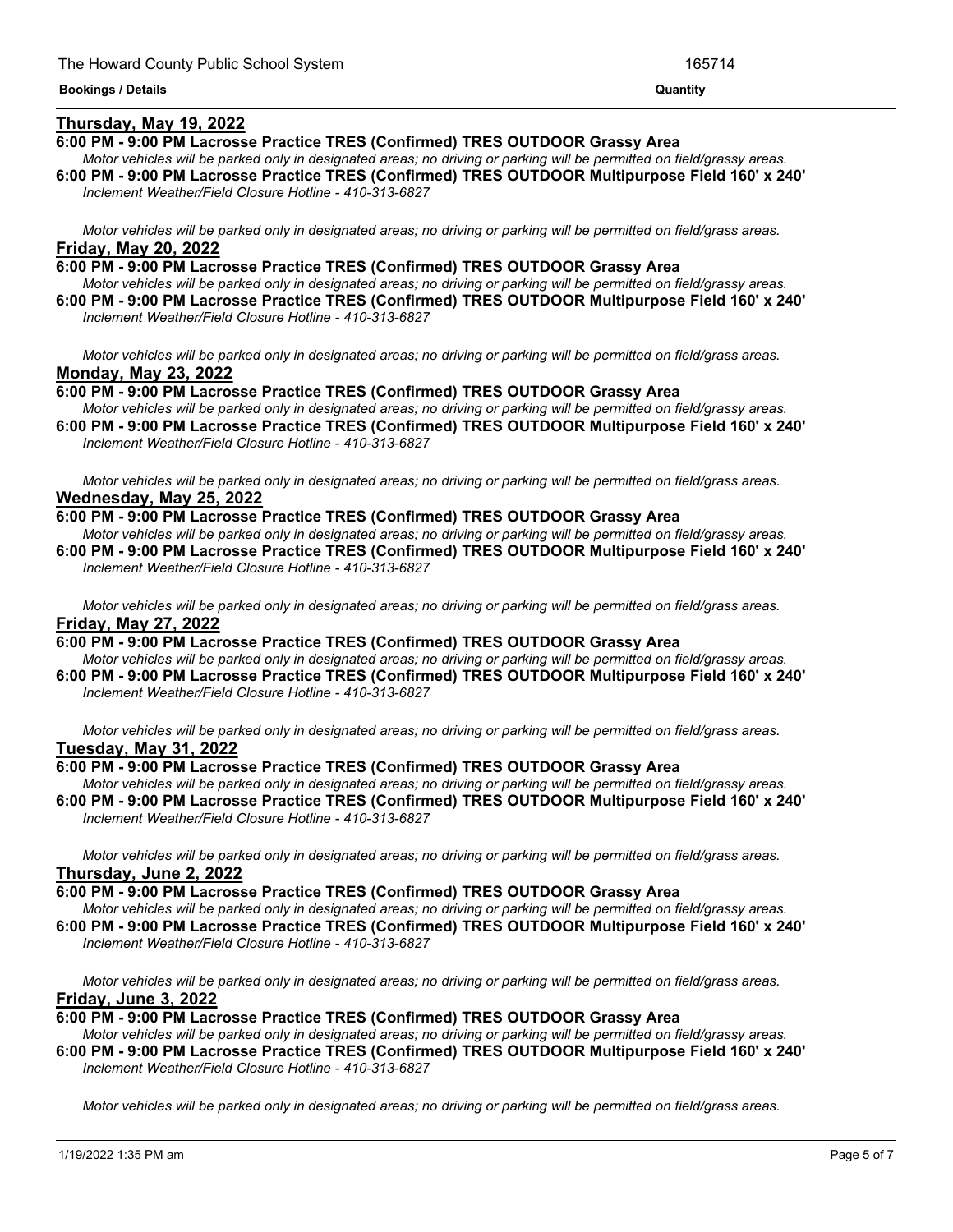#### **Monday, June 6, 2022**

#### **6:00 PM - 9:00 PM Lacrosse Practice TRES (Confirmed) TRES OUTDOOR Grassy Area**

Motor vehicles will be parked only in designated areas; no driving or parking will be permitted on field/grassy areas. **6:00 PM - 9:00 PM Lacrosse Practice TRES (Confirmed) TRES OUTDOOR Multipurpose Field 160' x 240'**

<u> 1989 - Andrea Andrea Andrea Andrea Andrea Andrea Andrea Andrea Andrea Andrea Andrea Andrea Andrea Andrea Andr</u>

*Inclement Weather/Field Closure Hotline - 410-313-6827*

Motor vehicles will be parked only in designated areas; no driving or parking will be permitted on field/grass areas. **Tuesday, June 7, 2022**

**6:00 PM - 9:00 PM Lacrosse Practice TRES (Confirmed) TRES OUTDOOR Grassy Area** Motor vehicles will be parked only in designated areas; no driving or parking will be permitted on field/grassy areas.

**6:00 PM - 9:00 PM Lacrosse Practice TRES (Confirmed) TRES OUTDOOR Multipurpose Field 160' x 240'** *Inclement Weather/Field Closure Hotline - 410-313-6827*

Motor vehicles will be parked only in designated areas; no driving or parking will be permitted on field/grass areas. **Wednesday, June 8, 2022**

**6:00 PM - 9:00 PM Lacrosse Practice TRES (Confirmed) TRES OUTDOOR Grassy Area** Motor vehicles will be parked only in designated areas; no driving or parking will be permitted on field/grassy areas. **6:00 PM - 9:00 PM Lacrosse Practice TRES (Confirmed) TRES OUTDOOR Multipurpose Field 160' x 240'**

*Inclement Weather/Field Closure Hotline - 410-313-6827*

Motor vehicles will be parked only in designated areas; no driving or parking will be permitted on field/grass areas. **Thursday, June 9, 2022**

**6:00 PM - 9:00 PM Lacrosse Practice TRES (Confirmed) TRES OUTDOOR Grassy Area**

Motor vehicles will be parked only in designated areas; no driving or parking will be permitted on field/grassy areas. **6:00 PM - 9:00 PM Lacrosse Practice TRES (Confirmed) TRES OUTDOOR Multipurpose Field 160' x 240'** *Inclement Weather/Field Closure Hotline - 410-313-6827*

Motor vehicles will be parked only in designated areas; no driving or parking will be permitted on field/grass areas. **Friday, June 10, 2022**

**6:00 PM - 9:00 PM Lacrosse Practice TRES (Confirmed) TRES OUTDOOR Grassy Area** Motor vehicles will be parked only in designated areas; no driving or parking will be permitted on field/grassy areas.

**6:00 PM - 9:00 PM Lacrosse Practice TRES (Confirmed) TRES OUTDOOR Multipurpose Field 160' x 240'** *Inclement Weather/Field Closure Hotline - 410-313-6827*

Motor vehicles will be parked only in designated areas; no driving or parking will be permitted on field/grass areas. **Monday, June 13, 2022**

#### **6:00 PM - 9:00 PM Lacrosse Practice TRES (Confirmed) TRES OUTDOOR Grassy Area**

Motor vehicles will be parked only in designated areas; no driving or parking will be permitted on field/grassy areas. **6:00 PM - 9:00 PM Lacrosse Practice TRES (Confirmed) TRES OUTDOOR Multipurpose Field 160' x 240'** *Inclement Weather/Field Closure Hotline - 410-313-6827*

Motor vehicles will be parked only in designated areas; no driving or parking will be permitted on field/grass areas. **Tuesday, June 14, 2022**

**6:00 PM - 9:00 PM Lacrosse Practice TRES (Confirmed) TRES OUTDOOR Grassy Area**

Motor vehicles will be parked only in designated areas; no driving or parking will be permitted on field/grassy areas. **6:00 PM - 9:00 PM Lacrosse Practice TRES (Confirmed) TRES OUTDOOR Multipurpose Field 160' x 240'** *Inclement Weather/Field Closure Hotline - 410-313-6827*

Motor vehicles will be parked only in designated areas; no driving or parking will be permitted on field/grass areas. **Wednesday, June 15, 2022**

**6:00 PM - 9:00 PM Lacrosse Practice TRES (Confirmed) TRES OUTDOOR Grassy Area**

Motor vehicles will be parked only in designated areas; no driving or parking will be permitted on field/grassy areas. **6:00 PM - 9:00 PM Lacrosse Practice TRES (Confirmed) TRES OUTDOOR Multipurpose Field 160' x 240'** *Inclement Weather/Field Closure Hotline - 410-313-6827*